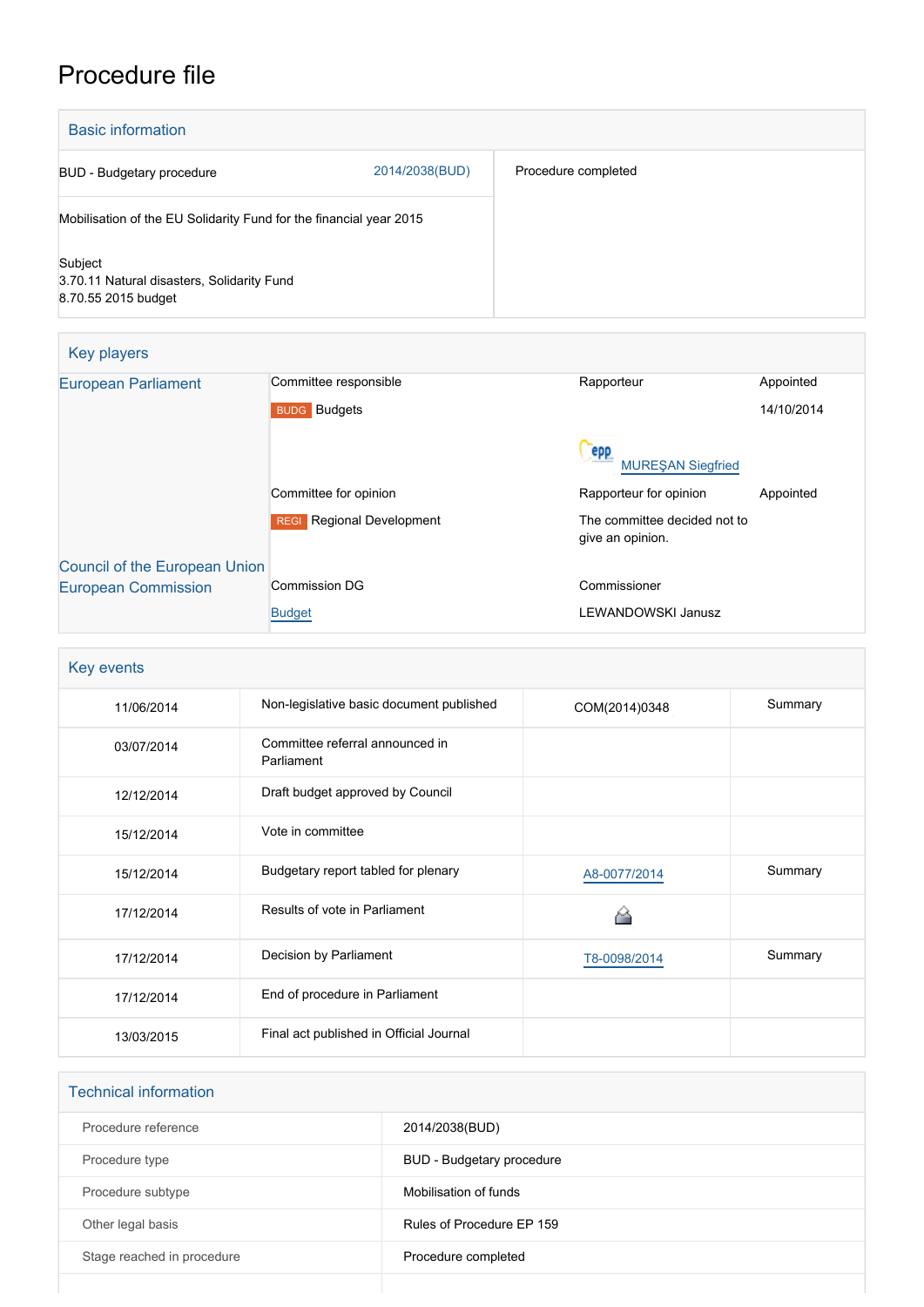Committee dossier and a state BUDG/8/00611

| Documentation gateway                            |               |            |     |         |  |  |
|--------------------------------------------------|---------------|------------|-----|---------|--|--|
| Non-legislative basic document                   | COM(2014)0348 | 11/06/2014 | EC. | Summary |  |  |
| Committee draft report                           | PE539.678     | 10/12/2014 | EP  |         |  |  |
| Budgetary report tabled for plenary, 1st reading | A8-0077/2014  | 15/12/2014 | EP  | Summary |  |  |
| Budgetary text adopted by Parliament             | T8-0098/2014  | 17/12/2014 | EP  | Summary |  |  |
|                                                  |               |            |     |         |  |  |
| Final act                                        |               |            |     |         |  |  |

 [Decision 2015/422](https://eur-lex.europa.eu/smartapi/cgi/sga_doc?smartapi!celexplus!prod!CELEXnumdoc&lg=EN&numdoc=32015D0422) [OJ L 068 13.03.2015, p. 0047](https://eur-lex.europa.eu/legal-content/EN/TXT/?uri=OJ:L:2015:068:TOC) Summary

## Mobilisation of the EU Solidarity Fund for the financial year 2015

PURPOSE: to mobilise the European Union Solidarity Fund to provide the sum of EUR 50 000 000 in commitment and payment appropriations which shall be included in the 2015 budget for the payment of advances in order to meet the most urgent needs.

PROPOSED ACT: Decision of the European Parliament and of the Council.

CONTENT: the European Union created the European Union Solidarity Fund to show solidarity with the population of regions struck by disasters.

Article 10 of [Regulation \(EU, Euratom\) N° 1311/2013](http://www.europarl.europa.eu/oeil/popups/ficheprocedure.do?lang=EN&reference=2011/0177(APP)) allows the mobilisation of the Fund within the annual ceiling of EUR 500 million (2011 prices), over and above the relevant headings of the financial framework.

The conditions of eligibility to the Fund are detailed in the Regulation of the European Parliament and the Council, amending [Council](http://www.europarl.europa.eu/oeil/FindByProcnum.do?lang=en&procnum=CNS/2002/0228) [Regulation \(EC\) No 2012/2002](http://www.europarl.europa.eu/oeil/FindByProcnum.do?lang=en&procnum=CNS/2002/0228), which foresees that an amount of up to a maximum of EUR 50 000 000 in both commitment and payment appropriations shall be included in the budget for the payment of advances.

It is proposed that the Commission should include these amounts in the Draft Budget 2015.

### Mobilisation of the EU Solidarity Fund for the financial year 2015

The Committee on Budgets adopted the report by Siegfried MURE?AN (EPP, RO) on the proposal for a decision of the European Parliament and of the Council on the mobilisation of the European Union Solidarity Fund, in accordance with point 11 of the [Interinstitutional Agreement](http://www.europarl.europa.eu/oeil/popups/ficheprocedure.do?lang=EN&reference=2011/2152(ACI)) of 2 December 2013 between the European Parliament, the Council and the Commission on budgetary discipline, on cooperation in budgetary matters and on sound financial management.

Members recalled that, in line with [Regulation \(EU\) No 661/2014](http://www.europarl.europa.eu/oeil/popups/ficheprocedure.do?lang=EN&reference=2013/0248(COD)) which amended [Regulation \(EC\) No 2012/2002](http://www.europarl.europa.eu/oeil/popups/ficheprocedure.do?lang=EN&reference=2002/0228(CNS)), an amount of EUR 50 million is made available for the payment of advances through appropriations in the general budget of the Union.

Members also recalled that the current Decision annexed is not linked to a specific case of a natural disaster. Instead, it aims at entering in the Budget 2015 the amount of EUR 50 million in commitments and payments, which corresponds to advances that will need to be paid out in a speedier and more efficient way in the event of a natural disaster next year.

This is the direct result of the new provision of the new EU Solidarity Fund Regulation, acknowledging the need for Member States to receive financial support to respond to a natural disaster more rapidly than is possible through the normal procedure. This position prevailed in the relevant negotiations and an amount of up to a maximum EUR 50 million should be budgeted annually for this purpose.

Therefore, the committee called on the European Parliament to approve the decision annexed to this motion for a resolution and to include the amounts in the Budget 2015.

#### Mobilisation of the EU Solidarity Fund for the financial year 2015

PURPOSE: to mobilise the European Union Solidarity Fund to provide the sum of EUR 50 million in commitment and payment appropriations which shall be included in the 2015 budget for the payment of advances in order to meet the most urgent needs.

NON-LEGISLATIVE ACT: Decision (EU) 2015/422 of the European Parliament and of the Council on the mobilisation of the European Union Solidarity Fund.

CONTENT: the European Union created the European Union Solidarity Fund to show solidarity with the population of regions struck by disasters.

Article 10 of [Regulation \(EU, Euratom\) N° 1311/2013](http://www.europarl.europa.eu/oeil/popups/ficheprocedure.do?lang=EN&reference=2011/0177(APP)) allows the mobilisation of the Fund within the annual ceiling of EUR 500 million (2011